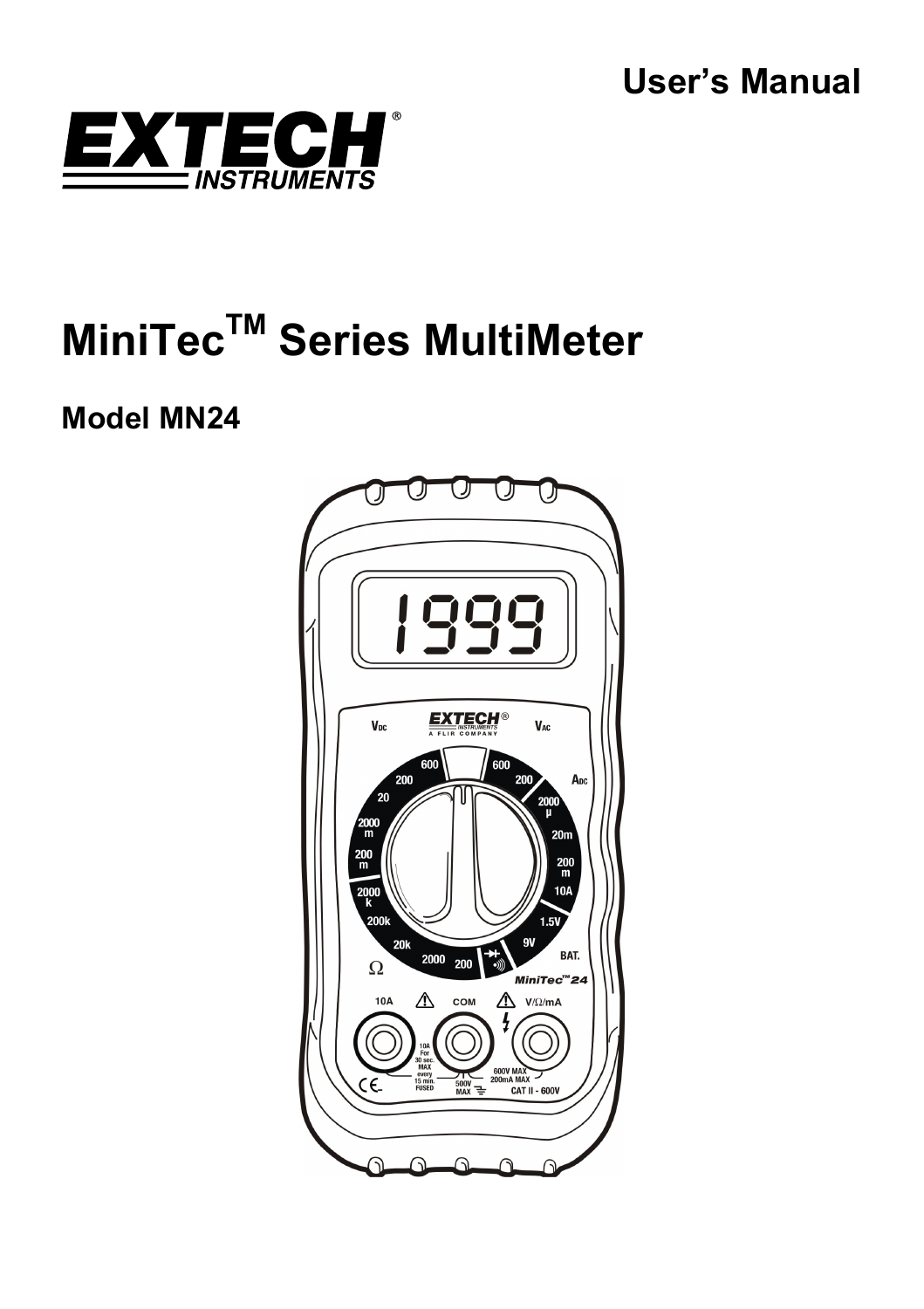## *Introduction*

Congratulations on your purchase of Extech's MN24 Multimeter. This meter measures AC/DC Voltage, DC Current, Resistance, Battery Voltage, Diode Voltage and Continuity. This professional meter is shipped fully tested and calibrated and, with proper care, will provide years of safe reliable service.

# *Safety*

## **International Safety Symbols**



This symbol, adjacent to another symbol or terminal, indicates the user must refer to the manual for further information.

This symbol, adjacent to a terminal, indicates that, under normal use, hazardous voltages may be present

#### **Safety Precautions**

- 1. Improper use of this meter can cause damage, shock, injury or death. Read and understand this user manual before operating the meter.
- 2. Make sure any covers or battery doors are properly closed and secured.
- 3. Always remove the test leads before replacing the battery or fuses.
- 4. Inspect the condition of the test leads and the meter itself for any damage before operating the meter. Repair any damage before use.
- 5. Do not exceed the maximum rated input limits.
- 6. Use great care when making measurements if the voltages are greater than 25VAC rms or 35VDC. These voltages are considered a shock hazard.
- 7. Always discharge capacitors and remove power from the device under test before performing Diode, Resistance or Continuity tests.
- 8. Remove the battery from the meter if the meter is to be stored for long periods.
- 9. Voltage checks on electrical outlets can be difficult and misleading because of the uncertainty of connection to the electrical contacts. Other means should be used to ensure that the terminals are not "live".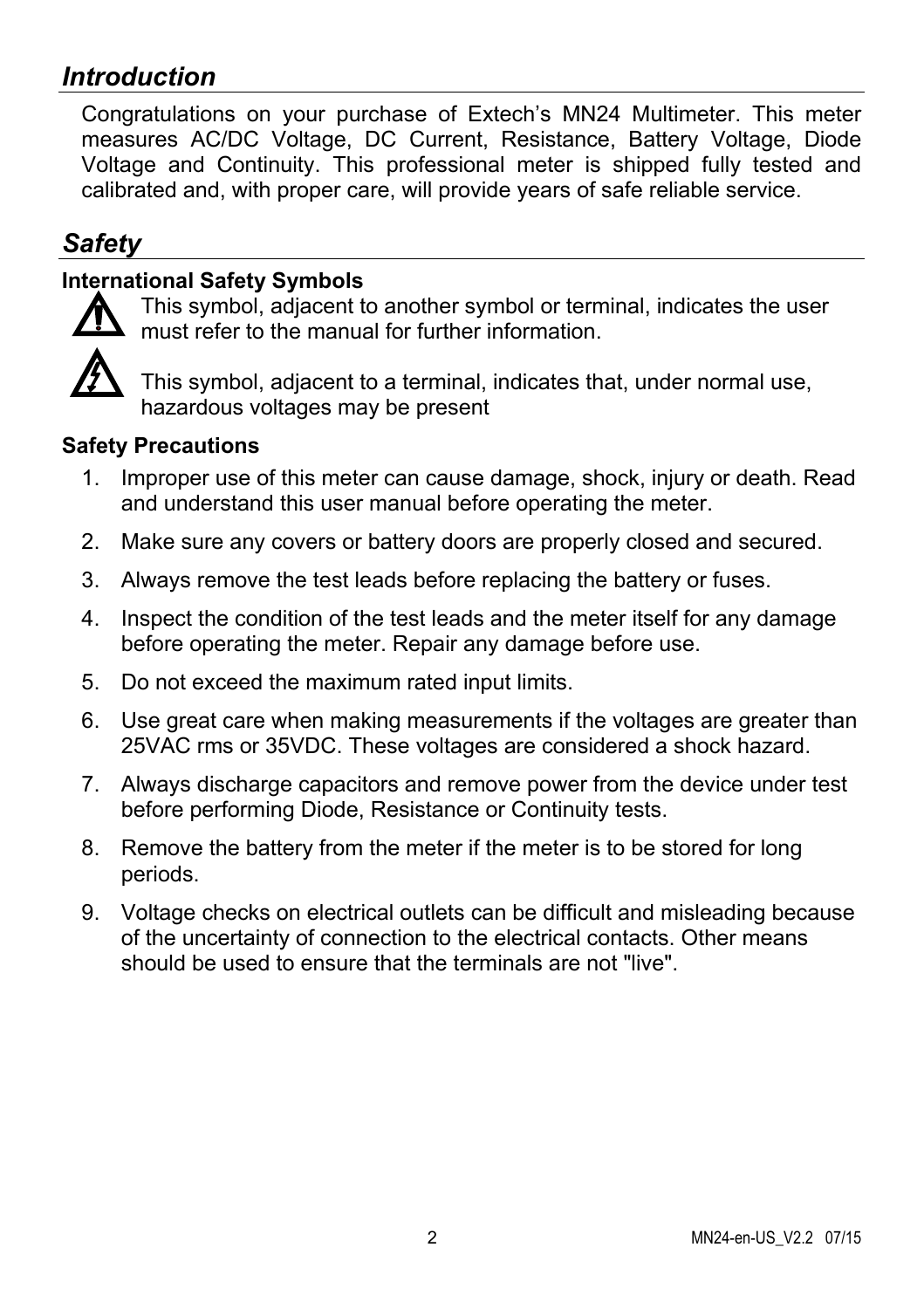## *Description*

- 1. LCD Display
- 2. Function switch
- 3. COM jack
- 4. 10A jack
- 5. Positive jack



**Note:** Tilt stand, fuse, and battery compartment are located on the rear of the unit

## **Symbols**

| Continuity                |
|---------------------------|
| Diode test                |
| micro (amps)              |
| milli (volts, amps)       |
| kilo (ohms)               |
| ohms                      |
| volts direct current      |
| volts alternating current |
| amps direct current       |
| Low battery               |
|                           |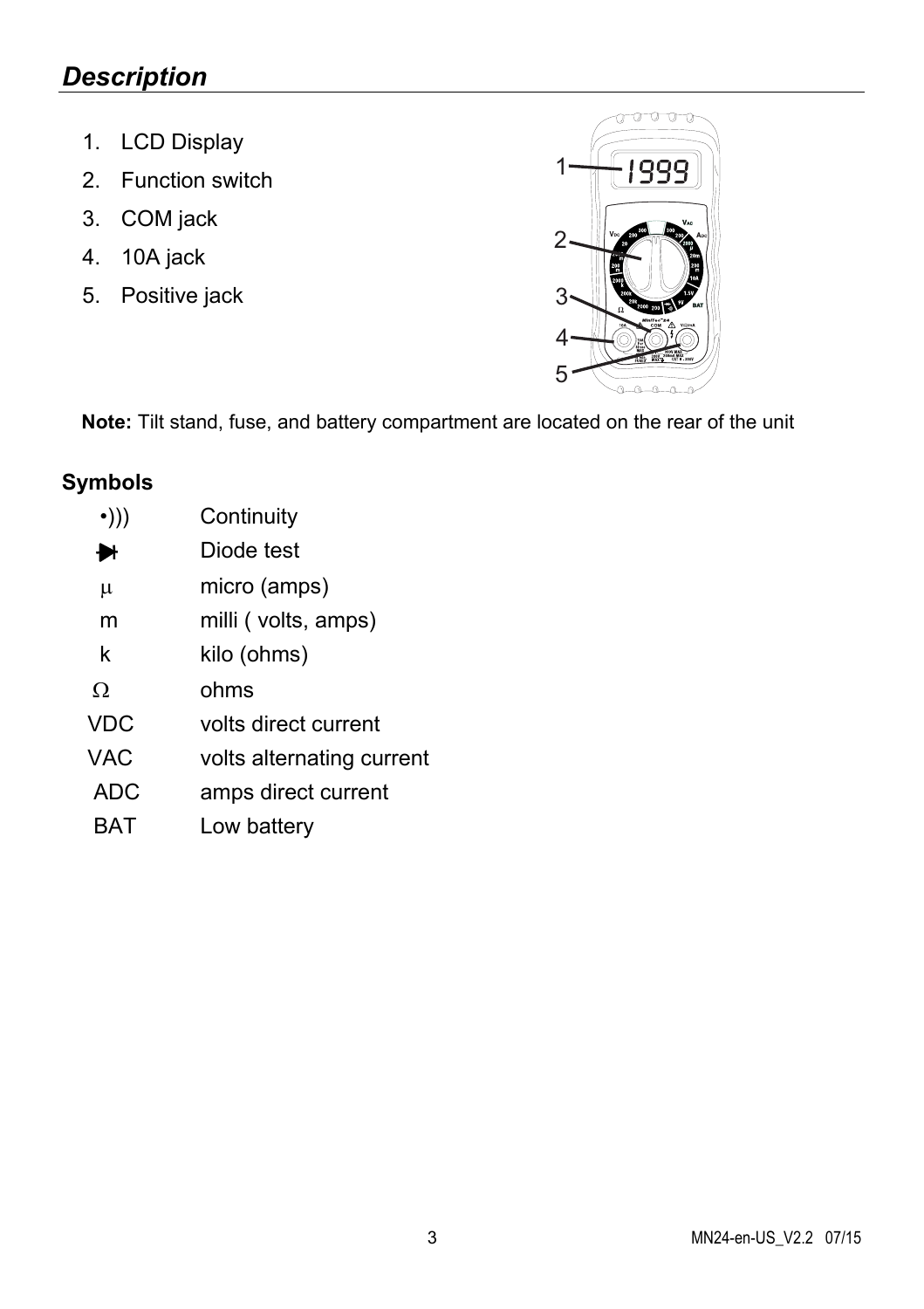## **AC or DC Voltage Measurements**

- 1. Insert the black test lead banana plug into the negative **COM** jack and the red test lead banana plug into the positive **V** jack.
- 2. Turn the rotary switch to the **VDC** or **VAC** range needed.
- 3. Touch the test probes to the circuit under test and read the voltage on the display.

#### **DC Current Measurements**

**CAUTION**: Do not make current measurements on the 10A scale for longer than 30 seconds. Exceeding 30 seconds may cause damage to the meter and/or the test leads. Allow 15 minute cool-down after high current measurements

- 1. Insert the black test lead banana plug into the negative **COM** jack and the red test lead banana plug into the; a. Positive **mA** jack for currents to 200mA b. Positive **10A** jack for currents to 10A
- 2. Turn the rotary switch to the **ADC** range needed.
- 3. Touch the test probes in series with the circuit under test and read the current on the display.

#### **Resistance Measurements**

- 1. Insert the black test lead banana plug into the negative **COM** jack and the red test lead banana plug into the positive  $\Omega$  jack.
- 2. Turn the rotary switch to the  $\Omega$  range needed.
- 3. Touch the test probes to the circuit or device under test and read the resistance on the display.

#### **Continuity Measurements**

- 1. Insert the black test lead banana plug into the negative **COM** jack and the red test lead banana plug into the positive  $\Omega$  jack.
- 2. Turn the rotary switch to the **/ •)))** position.
- 3. Touch the test probes to the circuit or device under test. If the resistance is less than approximately 30 $\Omega$  the buzzer will sound. Read the resistance on the display.



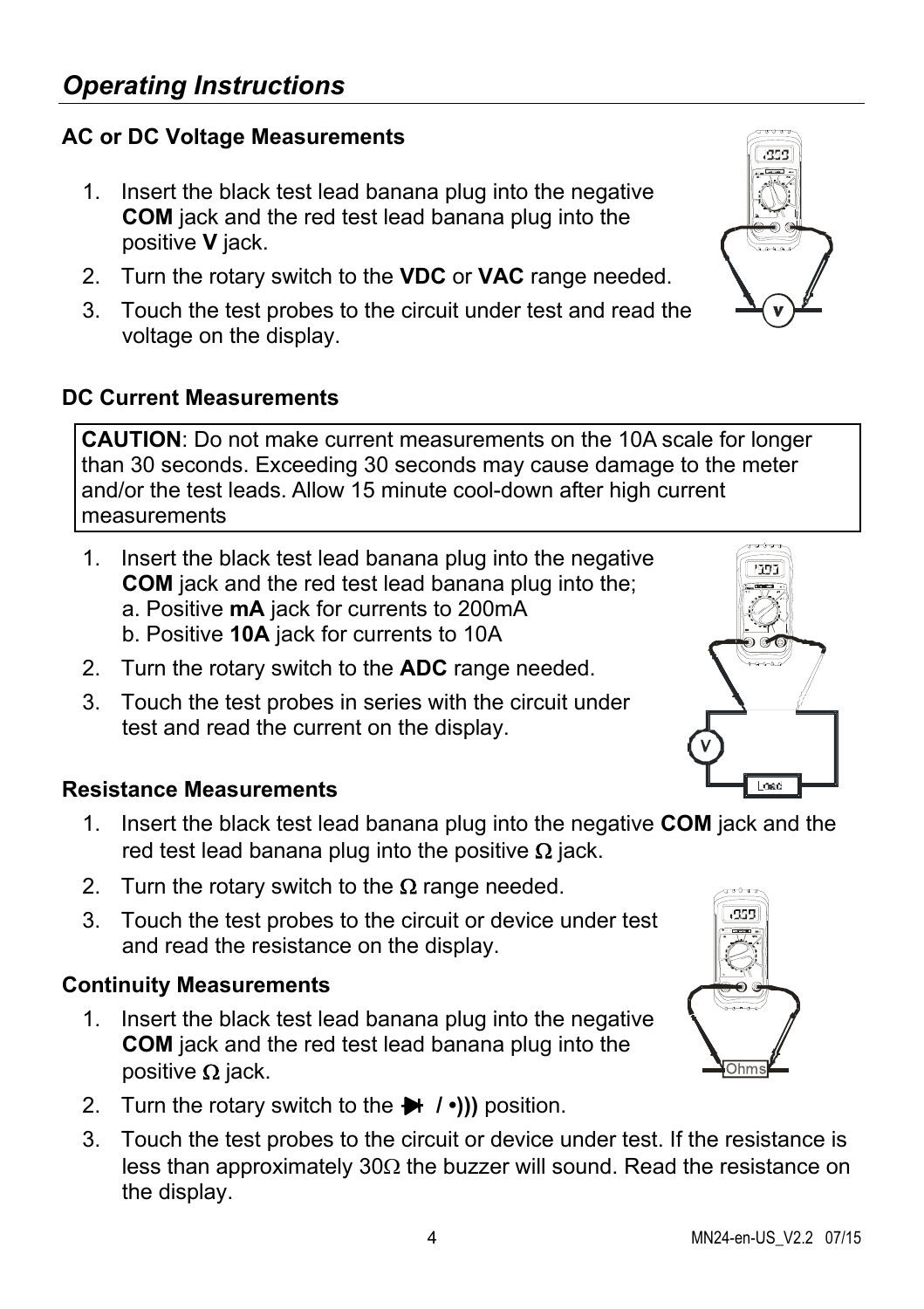#### **Diode Measurements**

- 1. Insert the black test lead banana plug into the negative **COM** jack and the red test lead banana plug into the positive diode jack.
- 2. Turn the rotary switch to the  $\rightarrow$   $\rightarrow$   $\rightarrow$   $\rightarrow$ ))) position.
- 3. Touch the test probes to the diode under test. Forward voltage will indicate 400 to 700mV. Reverse voltage will indicate "**I**". Shorted devices will indicate near 0mV. Shorted devices will indicate near 0mV and an open device will indicate "**I**" in both polarities.

#### **Battery Test**

- 1. Insert the black test lead banana plug into the negative **COM** jack and the red test lead banana plug into the positive **V** jack.
- 2. Select the **1.5V** or **9V BAT** position using the function select switch.
- 3. Connect the red test lead to the positive side of the 1.5V or 9V battery and the black test lead to the negative side of the 1.5V or 9V battery.
- 4. Read the voltage in the display.

|               | Good            | Weak          | <b>Bad</b> |
|---------------|-----------------|---------------|------------|
| 9V battery:   | > 8.2V          | 7.2 to 8.2V   | < 7.2V     |
| 1.5V battery: | $\vert$ > 1.35V | 1.22 to 1.35V | < 1.22V    |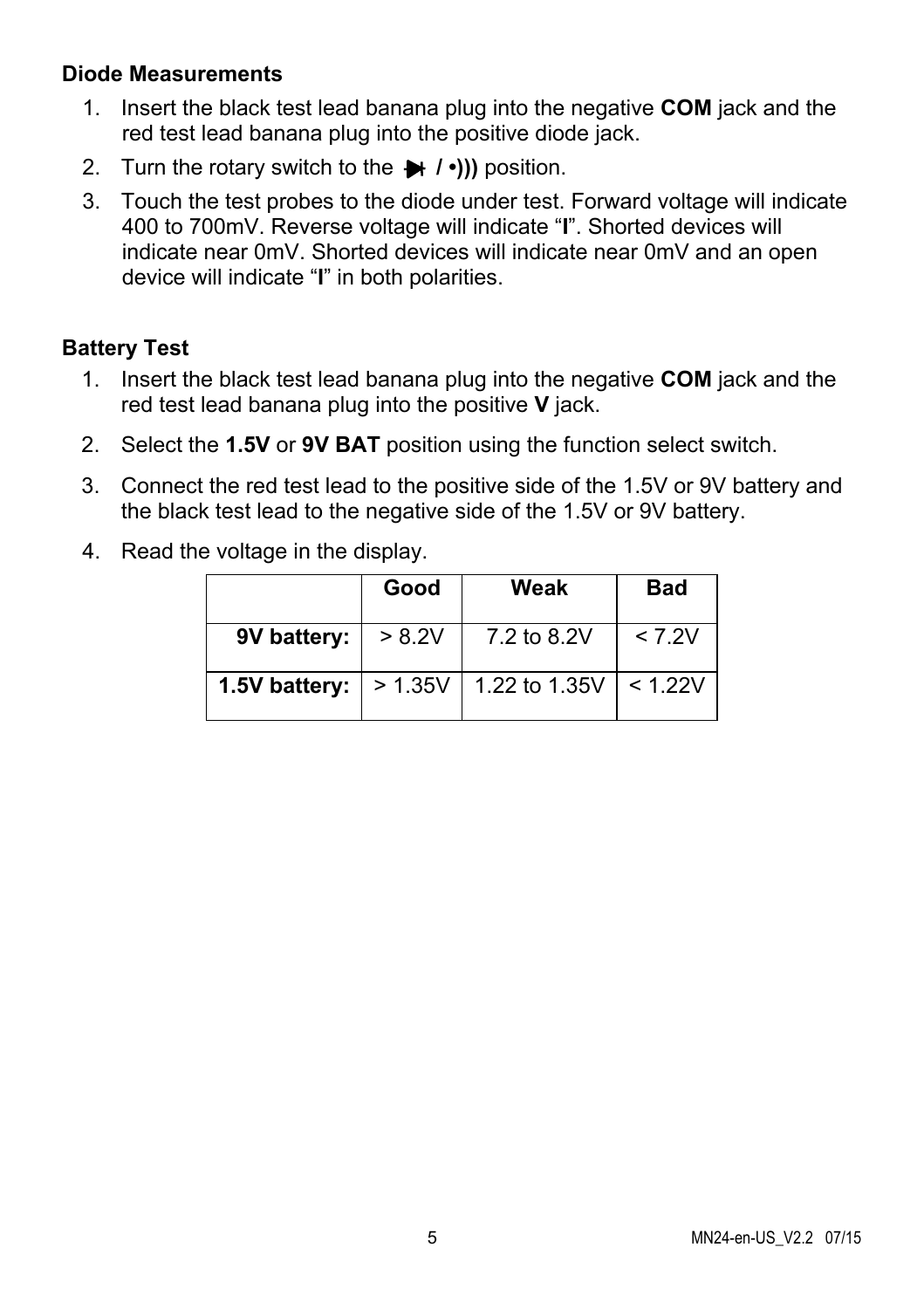**WARNING:** To avoid electrical shock, disconnect the test leads from any source of voltage before removing the rear cover.

**WARNING:** To avoid electrical shock, do not operate this meter until the rear cover is in place and fastened securely.

This Multimeter is designed to provide years of dependable service if the following care instructions are observed.

- 1. Keep the meter dry.
- 2. Use and store the meter in mild ambient conditions. Temperature extremes can shorten the life of the electronic parts and distort or melt plastic parts.
- 3. Handle the meter gently. Dropping it can damage the electronic parts or the case.
- 4. Keep the meter clean. Wipe the case occasionally with a damp cloth. DO NOT use chemicals, cleaning solvents or detergents.
- 5. Use only fresh batteries of the recommended size and type. Remove old or weak batteries so they do not leak and damage the unit.
- 6. If the meter is to be stored for a long period of time, the batteries should be removed to prevent damage to the unit.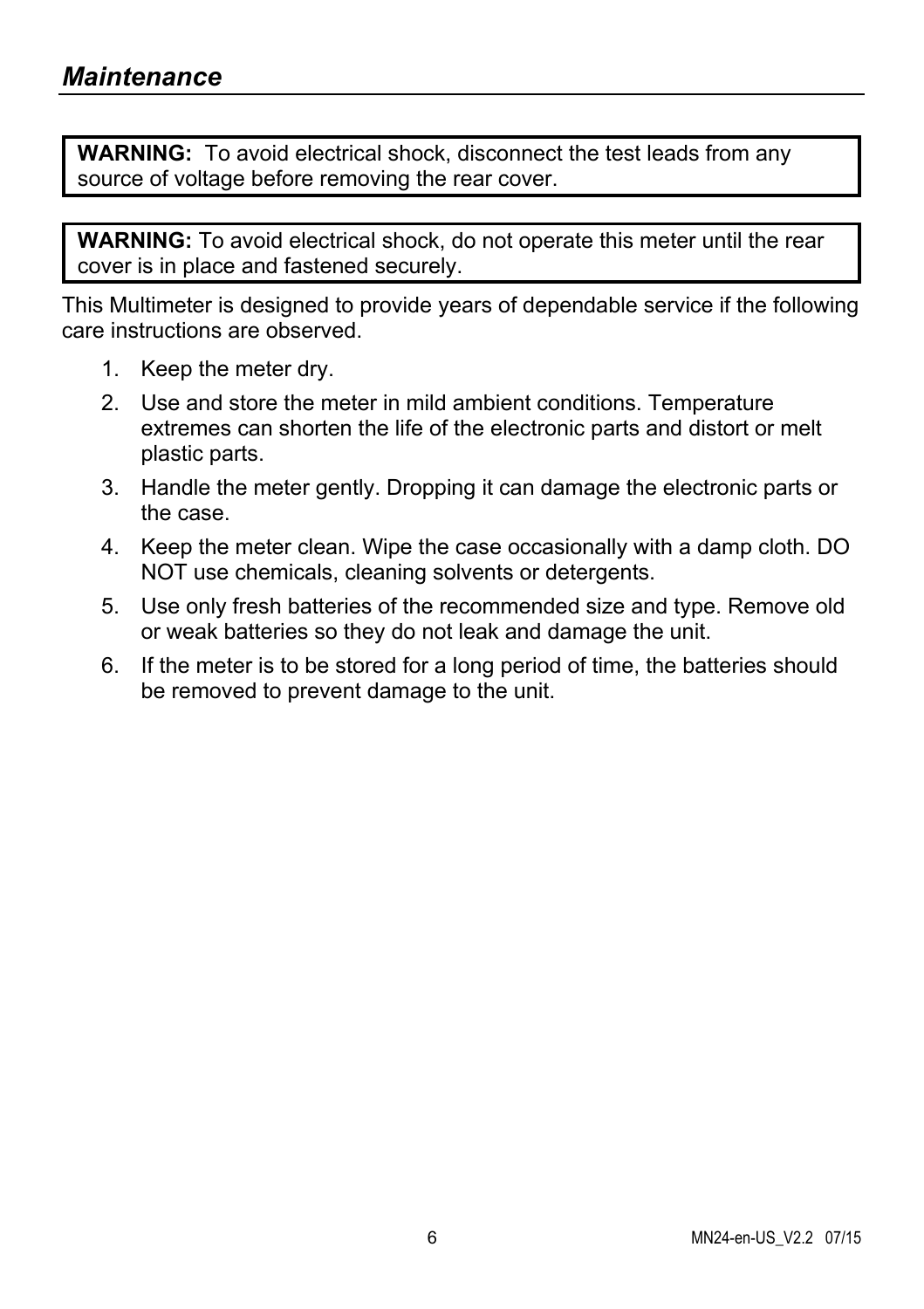**WARNING**: To avoid electrical shock, disconnect the test leads from any source of voltage before removing the rear cover.

- 1. Disconnect the test leads from the meter.
- 2. Remove the rubber holster (if in place)
- 3. Open the battery door by removing the screw with a Phillips head screwdriver
- 4. Insert the new battery into the battery holder, ensuring correct polarity
- 5. Replace the battery door and secure with the screw



## *Fuse Replacement*

**WARNING**: To avoid electric shock, disconnect the test leads from any source of voltage before removing rear cover.

- 1. Disconnect the test leads from any circuit being measured.
- 2. Remove the rubber holster (if in place)
- 3. Open the fuse cover by removing the screw with a Phillips head screwdriver.
- 4. Remove the old fuse and Install the new fuse by gently pushing it into the holder.
- 5. Always use a fuse of the proper size and value (0.2A/250V fast blow, or 10A/250V fast blow).
- 6. Replace the fuse cover and secure with the screw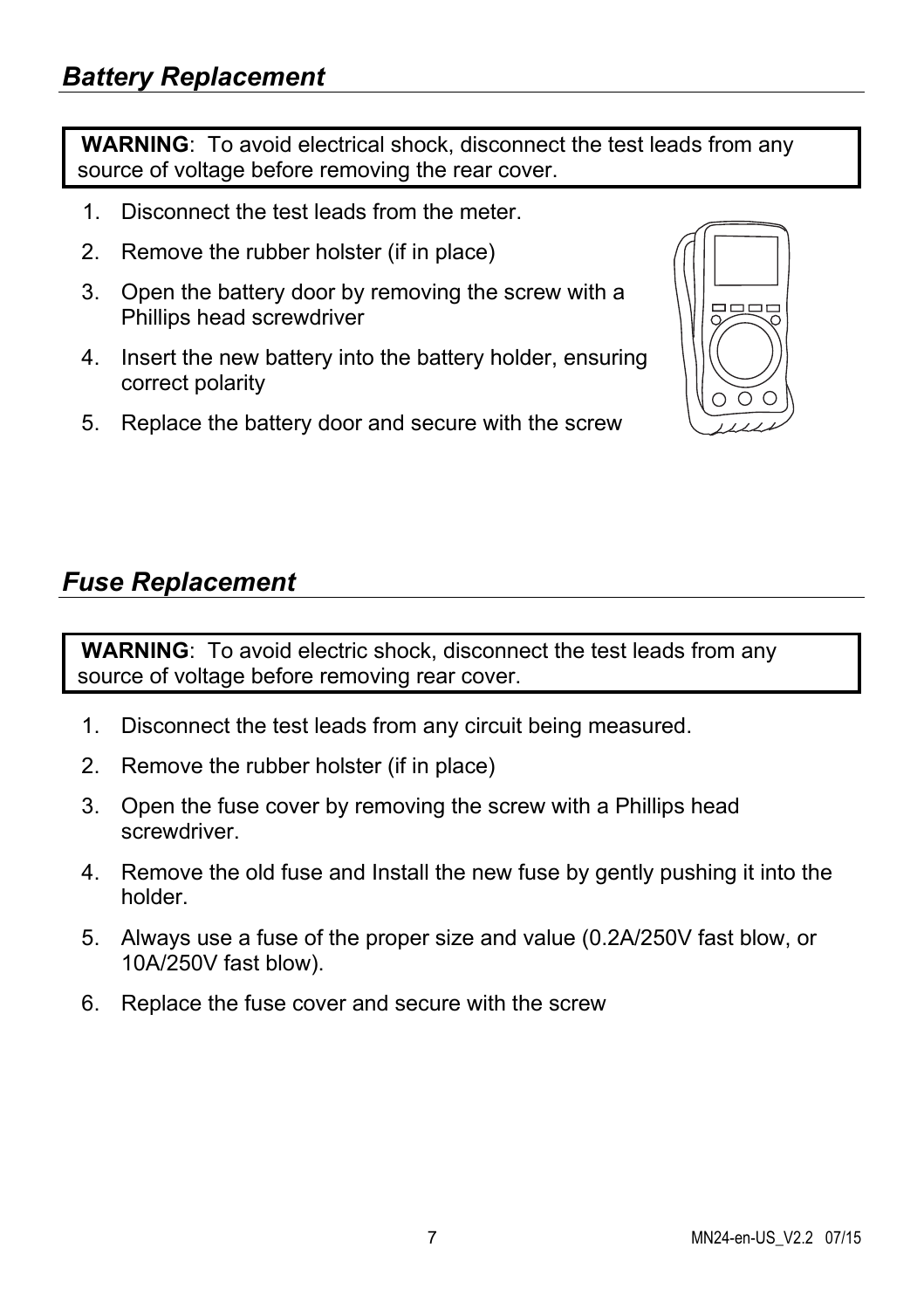# *Specifications*

| <b>Function</b>            | Range              | <b>Resolution</b> | <b>Accuracy</b>                 |
|----------------------------|--------------------|-------------------|---------------------------------|
| DC Voltage                 | 200mV              | 0.1 <sub>m</sub>  | $\pm$ (0.5% reading + 2 digits) |
| (VDC)                      | 2000mV             | 1mV               |                                 |
|                            | 20V                | 0.01V             |                                 |
|                            | 200V               | 0.1V              |                                 |
|                            | 600V               | 1V                |                                 |
| <b>AC Voltage</b>          | 200V               | 0.1V              | $\pm$ (1.2% reading + 10 digits |
| (VAC)<br>600V              | 1V                 | (50/60Hz)         |                                 |
| <b>DC Current</b><br>(ADC) | $2000\mu$ A        | $1\mu$ A          | $\pm$ (1.0% reading + 2 digits) |
|                            | 20 <sub>m</sub> A  | $10\mu$ A         |                                 |
|                            | 200 <sub>m</sub> A | $100\mu A$        | $\pm$ (1.2% reading + 2 digits) |
|                            | 10A                | 10 <sub>m</sub> A | $\pm$ (2.0% reading + 2 digits) |
| Resistance                 | $200\Omega$        | $0.1\Omega$       | $\pm$ (0.8% reading + 2 digits) |
|                            | $2000\Omega$       | 1 $\Omega$        |                                 |
|                            | $20k\Omega$        | $0.01k\Omega$     |                                 |
|                            | $200k\Omega$       | $0.1k\Omega$      |                                 |
|                            | $2000k\Omega$      | 1k $\Omega$       | $\pm$ (1.0% reading + 2 digits) |
| <b>Battery Test</b>        | 9V                 | 10 <sub>m</sub> V | $\pm$ (1.0% reading + 2 digits) |
|                            | 1.5V               | 10 <sub>m</sub> V |                                 |

| <b>Input Limits</b> |                                        |  |  |  |
|---------------------|----------------------------------------|--|--|--|
| <b>Function</b>     | <b>Maximum Input</b>                   |  |  |  |
| <b>VAC</b>          | 600VDC/VAC                             |  |  |  |
| <b>VDC</b>          | 600VDC, 600VAC, 200Vrms on 200mV range |  |  |  |
| Ohms, Continuity    | 220 Vrms for 15 sec max                |  |  |  |
| mA DC               | 200mA, 250V fast acting fuse           |  |  |  |
| 10A DC              | 10A, 250V fast acting fuse             |  |  |  |

**NOTE:** Accuracy is stated at 65°F to 83°F (18°C to 28°C) and less than 75% RH.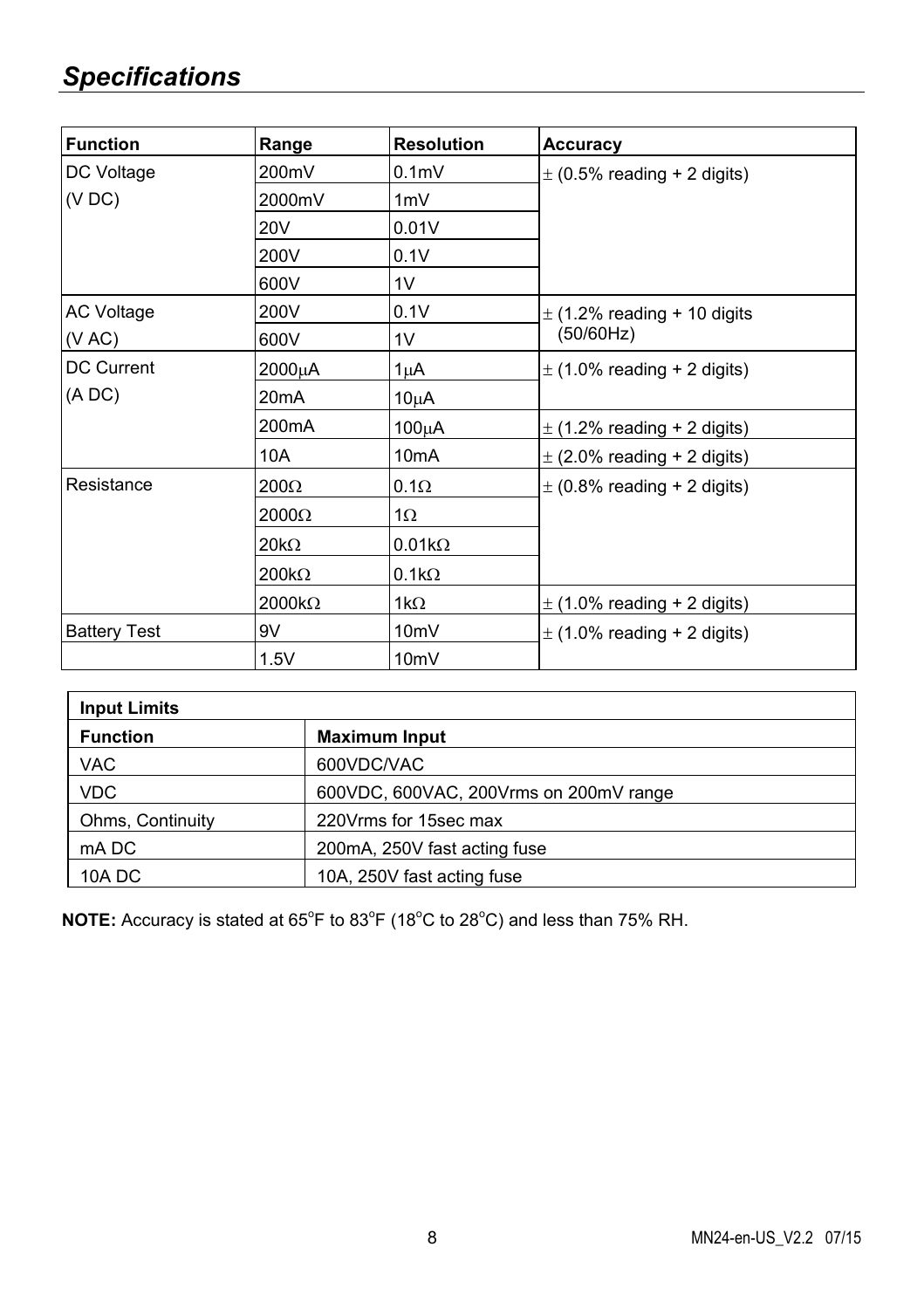| <b>Diode Test</b>             | Test current of 1mA maximum, open circuit voltage 2.8V DC typical                                                                                                                                                                       |
|-------------------------------|-----------------------------------------------------------------------------------------------------------------------------------------------------------------------------------------------------------------------------------------|
| <b>Continuity Check</b>       | Audible signal will sound if the resistance is less than approx $30\Omega$                                                                                                                                                              |
| <b>Battery Test current</b>   | 9V (6mA); 1.5V (100mA)                                                                                                                                                                                                                  |
| Input Impedance               | $>1$ M $\Omega$                                                                                                                                                                                                                         |
| <b>ACV Bandwidth</b>          | 45Hz to 450Hz                                                                                                                                                                                                                           |
| DCA voltage drop              | 200mV                                                                                                                                                                                                                                   |
| <b>Display</b>                | 3 1/2 digit, 2000 count LCD, 0.5" digits                                                                                                                                                                                                |
| Over range indication         | "1" is displayed                                                                                                                                                                                                                        |
| <b>Polarity</b>               | Automatic (no indication for positive polarity); Minus (-) sign for negative<br>polarity.                                                                                                                                               |
| <b>Measurement Rate</b>       | 2 times per second, nominal                                                                                                                                                                                                             |
| <b>Low Battery Indication</b> | "BAT" is displayed if battery voltage drops below operating voltage                                                                                                                                                                     |
| <b>Battery</b>                | one 9 volt (NEDA 1604) battery                                                                                                                                                                                                          |
| <b>Fuses</b>                  | mA, µA ranges: 0.2A/250V fast blow<br>A range; 10A/250V fast blow                                                                                                                                                                       |
| <b>Operating Temperature</b>  | 32°F to 122°F (0°C to 50°C)                                                                                                                                                                                                             |
| <b>Storage Temperature</b>    | -4 <sup>o</sup> F to 140 <sup>o</sup> F (-20 <sup>o</sup> C to 60 <sup>o</sup> C)                                                                                                                                                       |
| <b>Relative Humidity</b>      | <70% operating, <80% storage                                                                                                                                                                                                            |
| <b>Operating Altitude</b>     | 7000ft. (2000) meters maximum.                                                                                                                                                                                                          |
| Weight                        | 9.17 oz. (260g).                                                                                                                                                                                                                        |
| Size                          | 4.78" x 2.38" x 1.57" (121.5mm x 60.6mm x 40mm)                                                                                                                                                                                         |
| <b>Approvals</b>              | UL, CE                                                                                                                                                                                                                                  |
| <b>Safety</b>                 | For indoor use and in accordance with Overvoltage Category II 600V,<br>Pollution Degree 2. Category II includes local level, appliance, portable<br>equipment, etc., with transient overvoltages less than Overvoltage<br>Category III. |
| <b>UL Listed</b>              | The UL mark does not indicate that this product has been evaluated for<br>the accuracy of its readings.                                                                                                                                 |